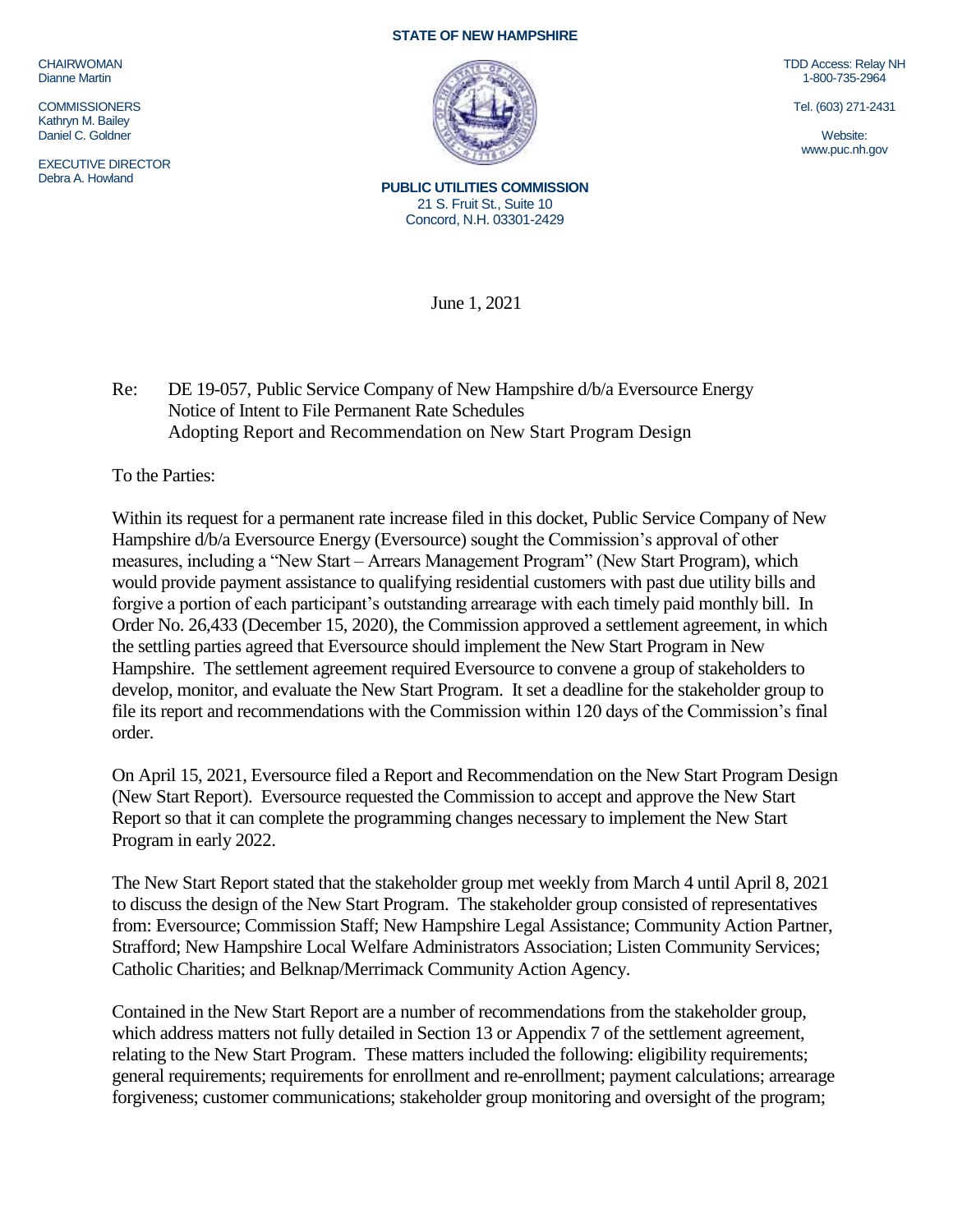DE 19-057 June 1, 2021 Page 2

and program reporting metrics. The stakeholders recommended that Eversource send reports, in the specified Excel format, to the Commission and the stakeholder group on the last day of the month following the end of each quarter, beginning on April 30, 2022.

The Commission has reviewed the New Start Report and found that the stakeholder group's recommendations constitute reasonable additions to the New Start Program guidelines contained in Section 13 and Appendix 7 of the settlement agreement approved by Order No. 26,433. Accordingly, the Commission approves and adopts the New Start Report, including the reporting requirements. Eversource shall implement the New Start Program by early 2022, and it shall file quarterly reports with the Commission and the stakeholder group, in the format specified in the New Start Report, beginning on April 30, 2022.

Sincerely,

Den A. Howland

Debra A. Howland Executive Director

cc: Service List (Electronically) Docket File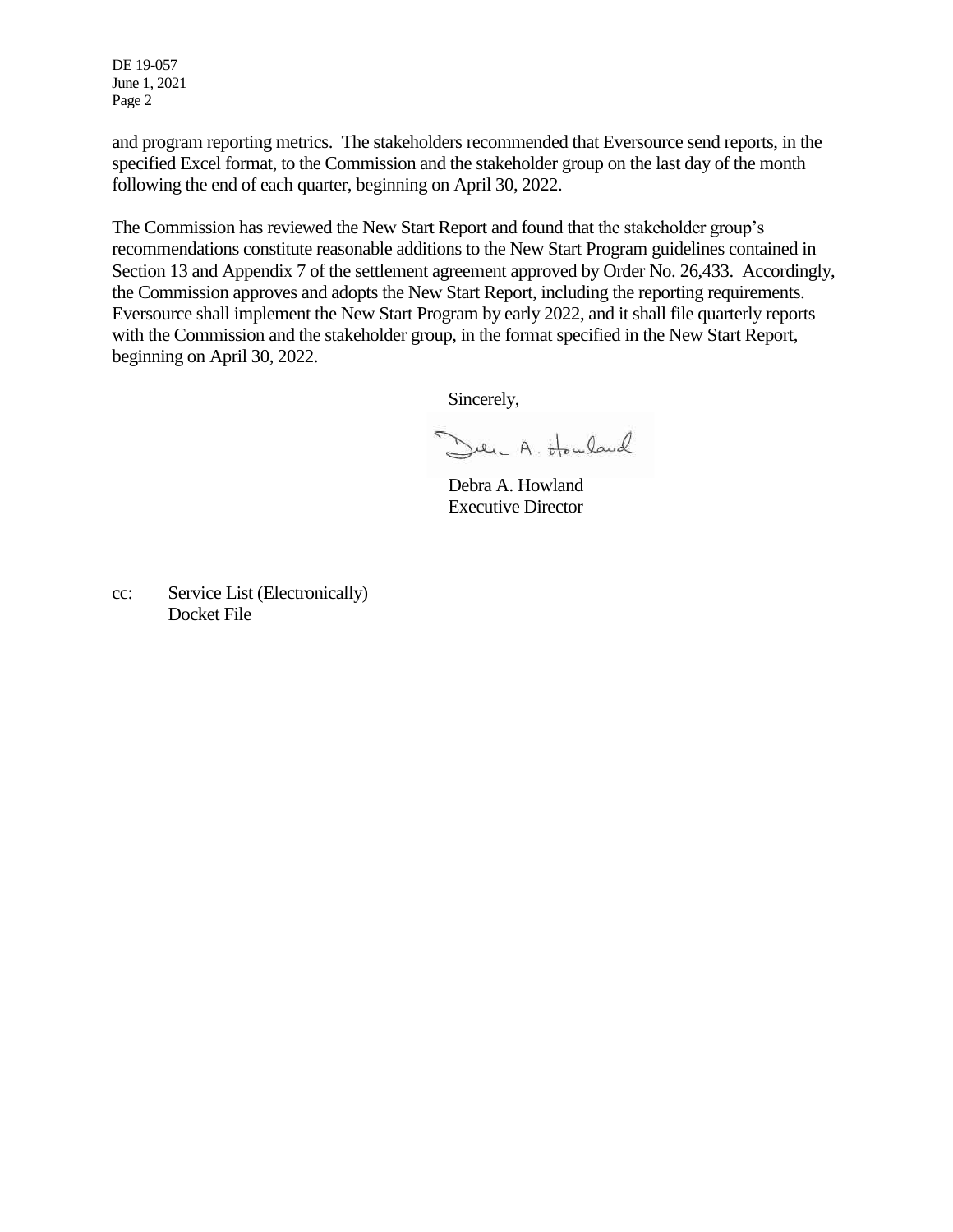DE 19-057 June 1, 2021 Page 2

## Service List - Docket Related

Docket#: 19-057

Printed: 6/1/2021

Email Addresses

ExecutiveDirector@puc.nh.gov palvarez@wiredgroup.net mbirchard@keyesfox.com aboyd@acadiacenter.org brianna@cleanenergynh.org kelly@cleanenergynh.org brian.buckley@puc.nh.gov rburke@nhla.org richard.chagnon@puc.nh.gov pradip.chattopadhyay@oca.nh.gov jessica.chiavara@eversource.com john@johncoffman.net roger@fsconline.com kristi.davie@eversource.com johndefever@yahoo.com kurt.demmer@puc.nh.gov allen.desbiens@eversource.com paul.dexter@puc.nh.gov jdonahue@preti.com pearl.donohoo-vallett@brattle.com jay.dudley@puc.nh.gov Stephen.Eckberg@puc.nh.gov eemerson@primmer.com matthew.fossum@eversource.com tom.frantz@puc.nh.gov mhorne@hcc-law.com tklaes@blueridgecs.com donald.kreis@oca.nh.gov erica.menard@eversource.com tmlarkinassociates@gmail.com madeleine@cleanenergynh.org karen.moran@puc.nh.gov scott@sjmuellerlaw.com dmullinax@blueridgecs.com rnelson@strategen.com elizabeth.nixon@puc.nh.gov